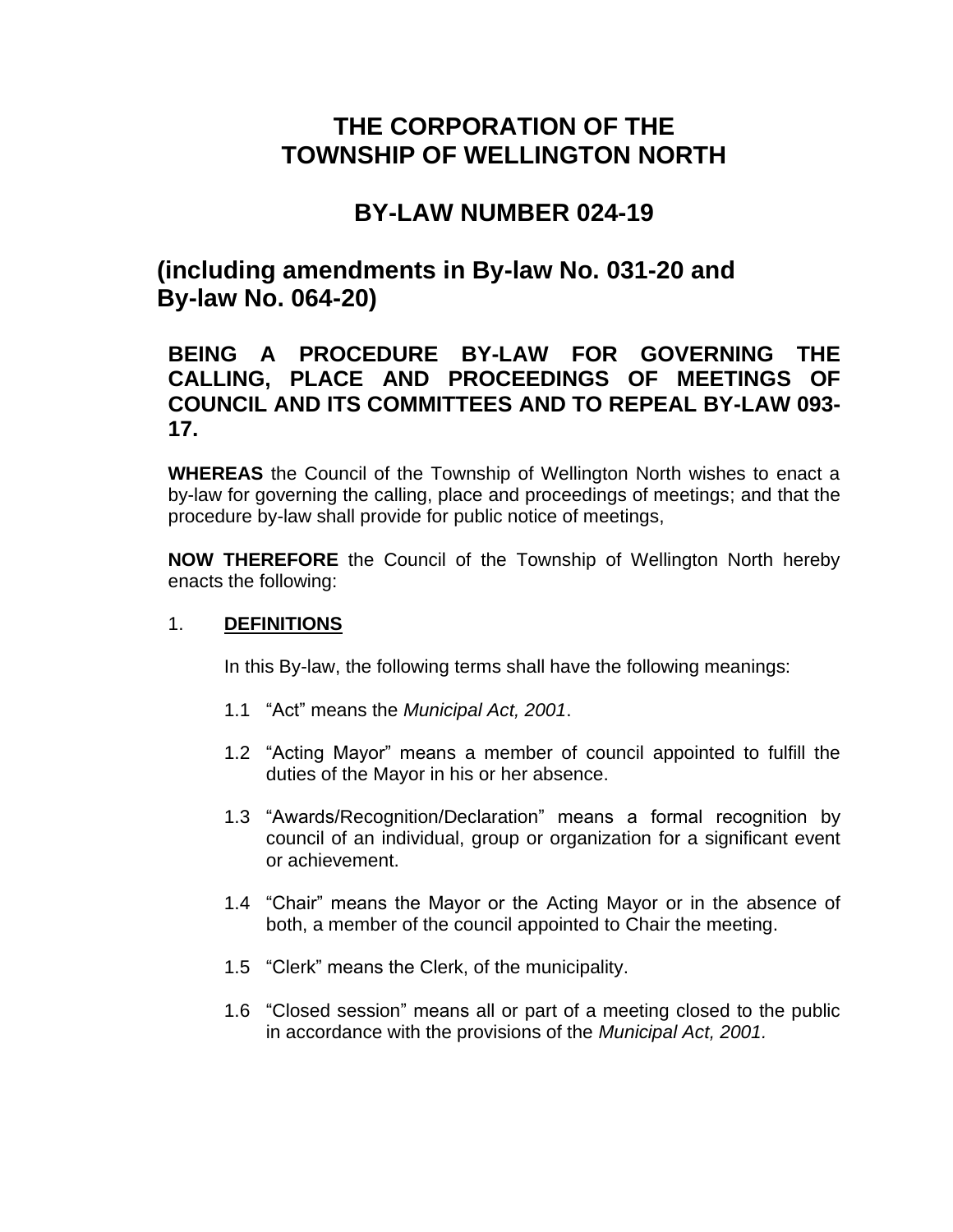- 1.7 "Committee" means any standing, advisory, ad hoc or other committee, subcommittee or similar entity of which at least 50 per cent of the members are also members of one or more councils or local boards.
- 1.8 "Council" means the Council of the Township of Wellington North.
- 1.9 "Declared Emergency" means when the Mayor or Acting Mayor declares a situation or an impending situation caused by the forces of nature, an accident, and an intentional act or otherwise that constitutes a danger of major proportions to life or property. These situations could threaten public safety, public health, the environment, property, critical infrastructure and economic stability.
- 1.10 "Deputation" means a person or group permitted to address council or committee.
- 1.11 "Electronic Device" means computers, cellphones, smartphones, personal digital assistants, smartwatches, tablets, voice recorders, cameras or any other similar device.
- 1.12 "Inaugural Meeting" means the first meeting of council held after a municipal election in a regular election year.
- 1.13 Local Board means a local board as defined in the Municipal Act, 2001.
- 1.14 "Majority Vote" means the vote of more than half of the members present at a properly constituted meeting at which a quorum is present.
- 1.15 "Mayor" means the Head of Council.
- 1.16 "Meeting" shall mean any regular, special, remote or other meeting of a council, of a local board or of a committee of either of them, where a quorum of members is present, AND members discuss or otherwise deal with any matter in a way that materially advances the business or decision-making of the council, local board or committee
- 1.17 "Member" means an individual elected to the Council of the Corporation of the Township of Wellington North.
- 1.18 "Municipal Election" means a municipal election held pursuant to the Municipal Elections Act.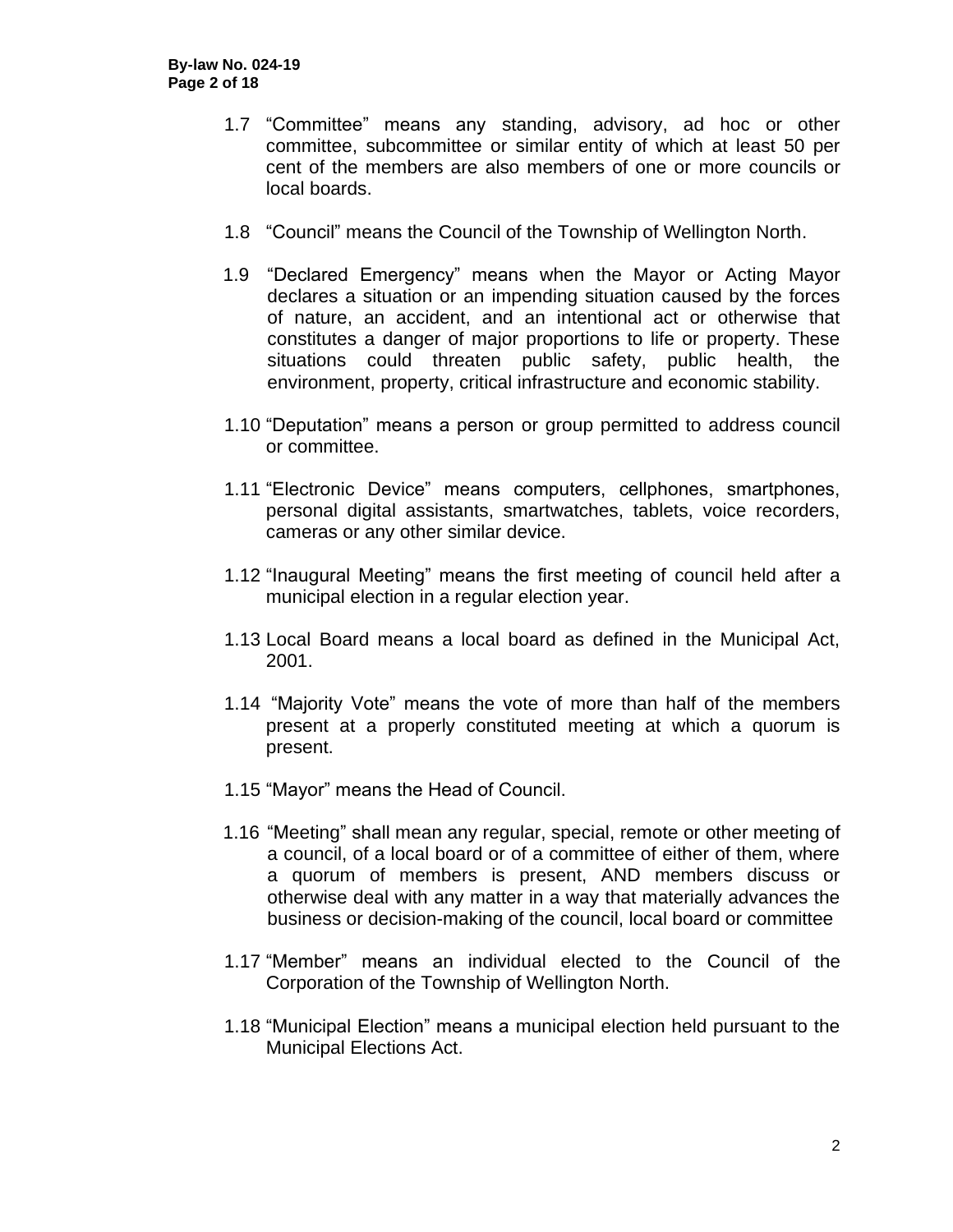- 1.19 "Presentation to Council" means an individual, group or organization invited by council or staff to present material or information.
- 1.20 "Privilege" may include matters of comfort, amplification, or safety.
- 1.21 "Point of Order" means an issue to which a member calls attention to:
	- (a) Any breach of the rules of order pursuant to this by-law; or
	- (b) Any defect in the constitution of any meeting; or
	- (c) The use of improper, offensive or abusive language; or
	- (d) Notice of the fact that the matter under discussion is not within the scope of the proposed motion; or
	- (e) Any other informality or irregularity in the proceeding of the meeting.
- 1.22 "Quorum" means a majority of the whole number of members of council, or committee, or if legislation such as the Municipal Conflict of Interest Act provides otherwise.
- 1.23 "Recorded Vote" means noting in the minutes the name and vote of every member on any motion, unless the member is disqualified from voting.
- 1.24 "Remote Meeting" means any meeting held that involves the use of an electronic device.
- 1.25 "Resolution" means the decision of the council or committee of council on any motion.
- 1.26 "Special Meeting" means a meeting not scheduled in accordance with the approved schedule of meetings, and duly called within the authority of the Act, or other legislation.

# 2. **RULES OF ORDER**

2.1 The rules and regulations contained in this by-law shall be observed in all proceedings of council, committees, ad-hoc and advisory committees and local boards.

# 3. **AMENDMENT OR REPEAL OF BY-LAW**

3.1 No amendment or repeal of this by-law, or any part of it, shall be considered at any meeting of council unless notice of the proposed amendment or repeal has been given at a previous meeting. Waiving of the notice provisions in this section shall not be permitted.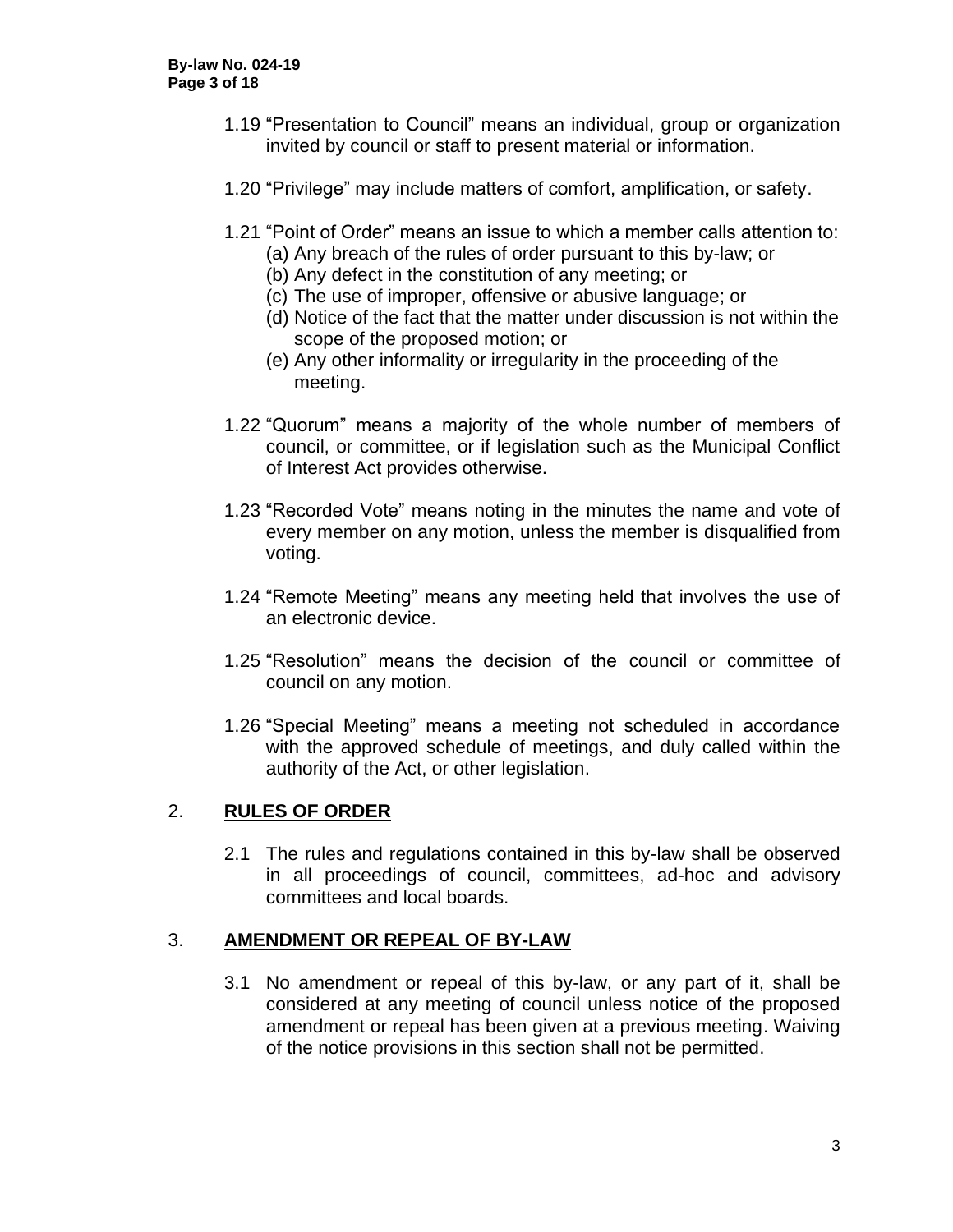## 4. **INAUGURAL MEETING OF COUNCIL**

- 4.1 The Inaugural meeting of council shall be held on the first Monday that falls after November 15, in the Council Chambers of the Township of Wellington North office building, Kenilworth, Ontario following a regular municipal election.
- 4.2 The inaugural agenda shall include:
	- Declaration of Office in accordance with the provisions of the Act.
	- Address by the Mayor
	- Confirmatory By-law
- 4.3 The inaugural agenda may include any other item that the Clerk deems necessary.

# **DUTIES OF THE CHAIR**

- 4.3 The Chair shall:
	- a) Open the meeting by calling all members to order;
	- b) Announce the business of council in the order in which it appears on the agenda;
	- c) Receive all motions presented by members of council;
	- d) Call for debate and call the vote on all motions which are moved and seconded, and to announce the result of the vote;
	- e) Decline to put to vote motions which violate the rules of procedure in this by-law;
	- f) Ensure the members are acting within the provisions of this bylaw and the Act, when engaged in debate and voting;
	- g) Sign all by-laws, resolutions and minutes of Council as required;
	- h) Inform members and the public, when necessary of a point of order or procedure;
	- i) Expel any person for improper conduct at a meeting;
	- j) Recess a meeting at any time for not more than 10 minutes;
	- k) Adjourn the meeting when business is concluded;
	- l) Adjourn the meeting, without question, in the case of grave disorder arising during the meeting.

# **Acting Head of Council**

4.4 In the absence of the Mayor, Councillors are appointed as Acting Head of Council as follows:

| 1st quarter of year (January to March) | - Councillor, Ward One |
|----------------------------------------|------------------------|
| 2nd quarter of year (April to June)    | - Councillor, Ward Two |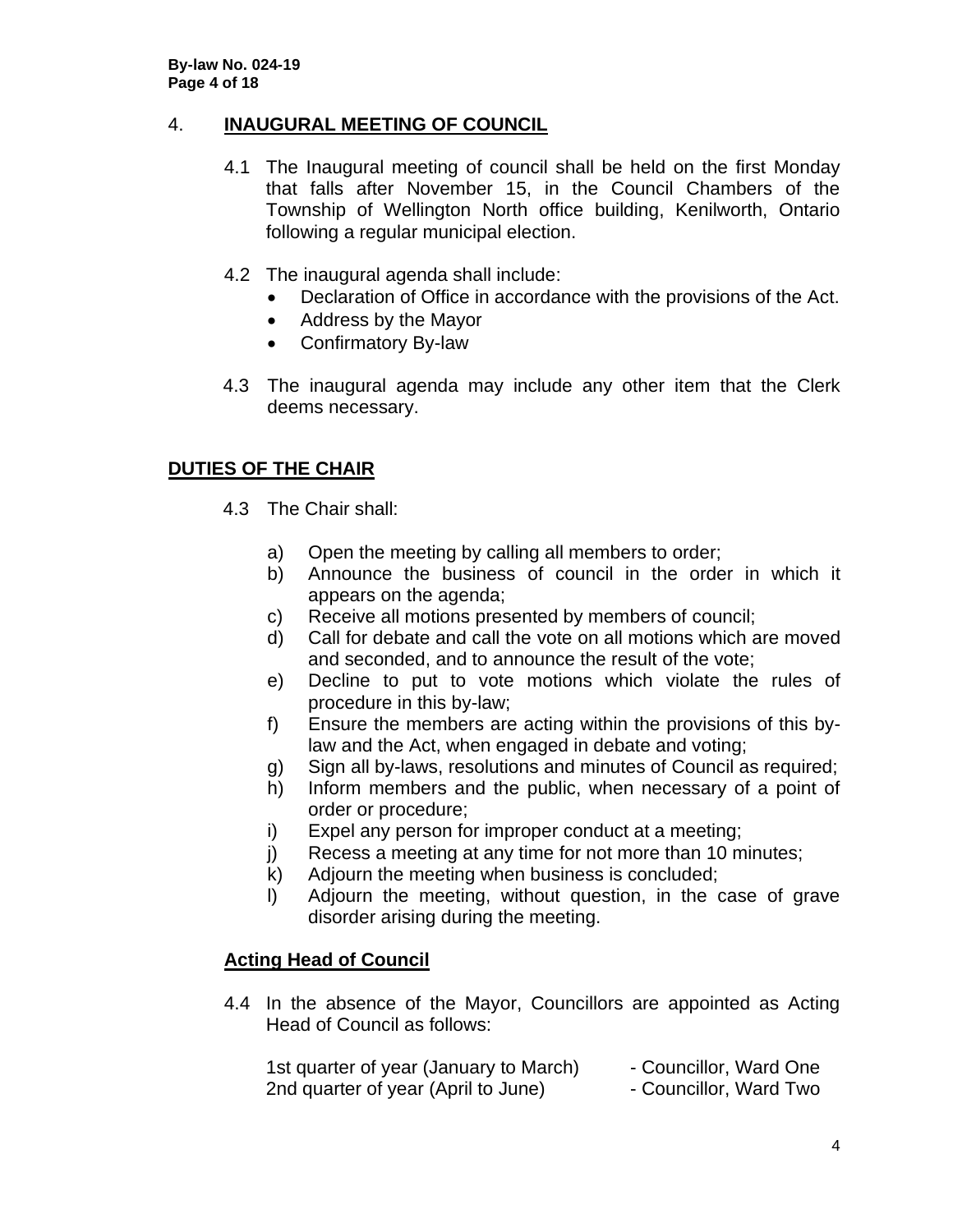3rd quarter of year (July to September) - Councillor, Ward Three 4th quarter of year (October to December) - Councillor, Ward Four

- 4.5 In the absence of both the Mayor and Acting Mayor, a Chair shall be chosen from the members present to Chair the meeting.
- 4.6 On the arrival of the Mayor or Acting Mayor, the Chair shall relinquish their seat.

# **Ex Officio**

4.7 The Mayor shall be an ex-officio member of all committees shall have full voting rights.

#### **Points of Order and Privilege**

4.8 The Mayor shall preserve the order and decorum and decide points of order and (personal) privilege, however a member may verbally appeal the Mayor's decision to council for a final decision.

## 5. **MEETING PROCEDURES**

#### **Quorum**

- 5.1 Unless there is a Quorum present within fifteen (15) minutes after the time appointed for a meeting, the council or committee shall adjourn until the next meeting date.
- 5.2 The Clerk shall record the names of the members present at the time of adjournment.
- 5.3 All members participating in a remote open or closed meeting shall be counted as quorum.

#### **Open and closed meetings**

- 5.4 All meetings or part of a meeting shall be open to the public.
- 5.5 A meeting may be closed to the public if unless closed meeting the subject matter being considered is:
	- (a) the security of the property of the municipality or local board;
	- (b) personal matters about an identifiable individual, including municipal or local board employees;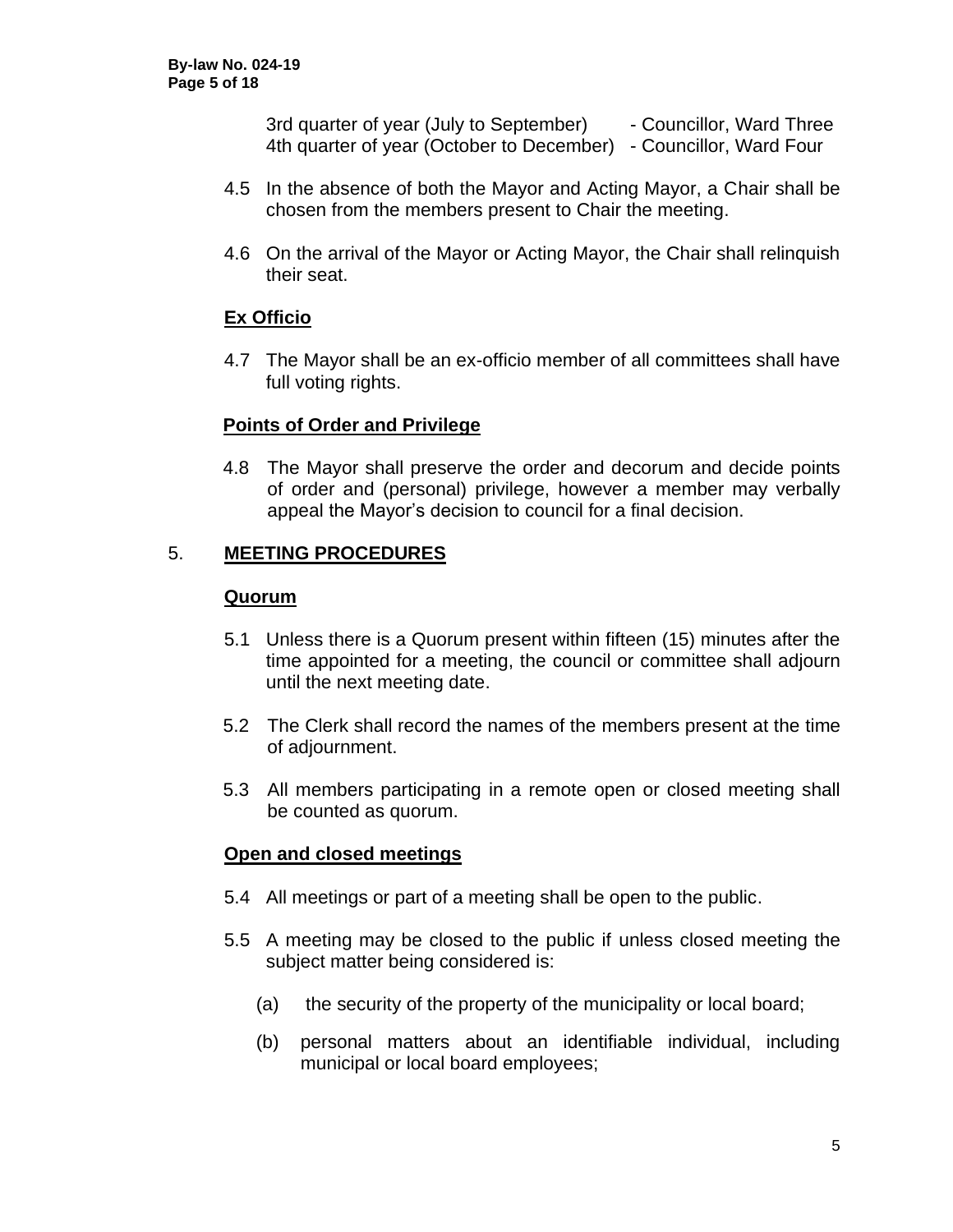- (c) a proposed or pending acquisition or disposition of land by the municipality or local board;
- (d) labour relations or employee negotiations;
- (e) litigation or potential litigation, including matters before administrative tribunals, affecting the municipality or local board;
- (f) advice that is subject to solicitor-client privilege, including communications necessary for that purpose;
- (g) a matter in respect of which a council, board, committee or other body may hold a closed meeting under another Act
- (h) information explicitly supplied in confidence to the municipality or local board by Canada, a province or territory or a Crown agency of any of them;
- (i) a trade secret or scientific, technical, commercial, financial or labour relations information, supplied in confidence to the municipality or local board, which, if disclosed, could reasonably be expected to prejudice significantly the competitive position or interfere significantly with the contractual or other negotiations of a person, group of persons, or organization;
- (j) a trade secret or scientific, technical, commercial or financial information that belongs to the municipality or local board and has monetary value or potential monetary value; or
- (k) a position, plan, procedure, criteria or instruction to be applied to any negotiations carried on or to be carried on by or on behalf of the municipality or local board.
- (l) If the meeting is held for the purpose of educating or training the members AND at the meeting, no member discusses or otherwise deals with any matter in a way that materially advances the business or decision-making of the council, local board or committee
- 5.6 A meeting shall be closed to the public if the matter being considered is:
	- a) a request under the *Municipal Freedom of Information and Protection of Privacy Act*, if the council, board, commission or other body is the head of an institution for the purposes of that Act; or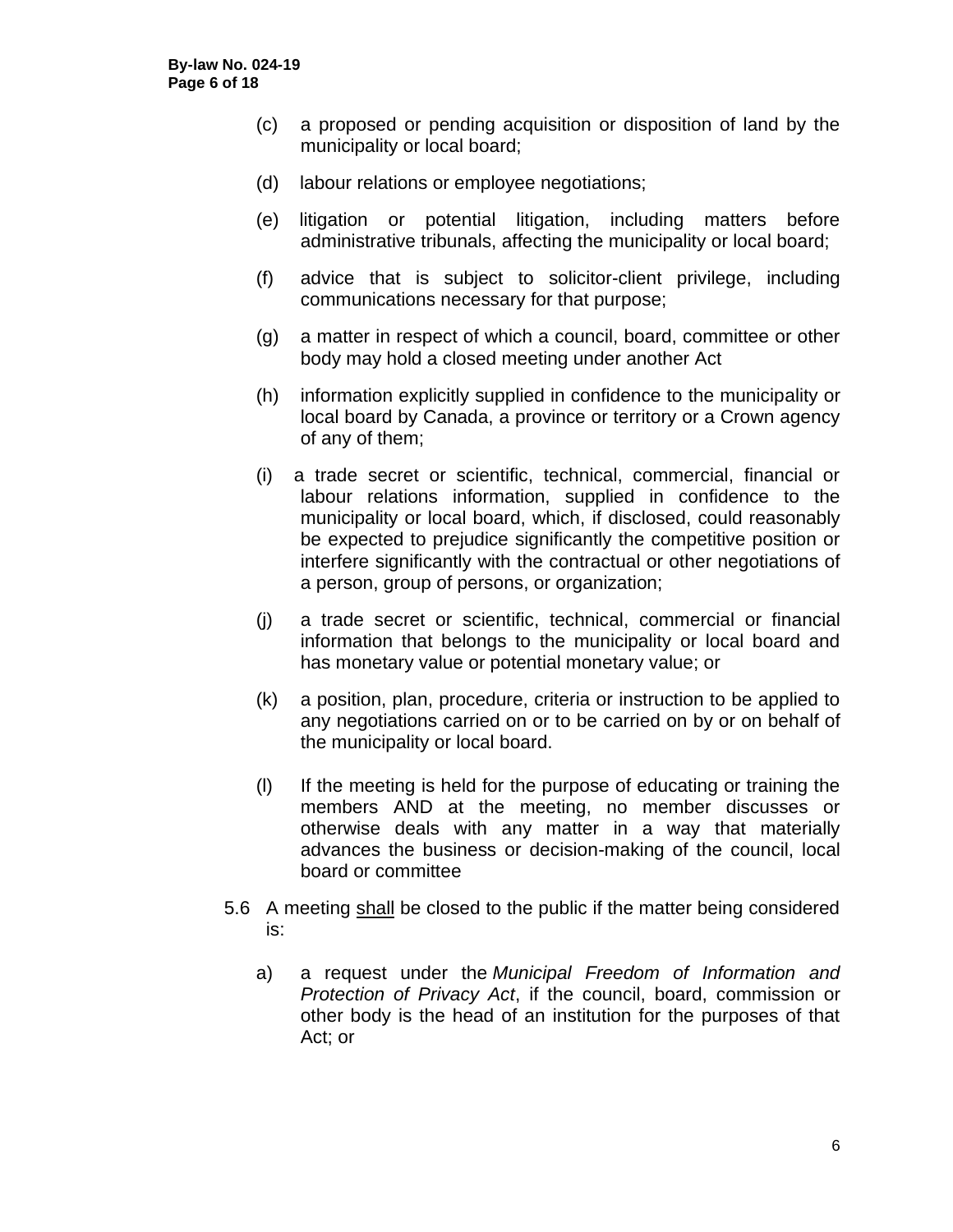- b) an ongoing investigation respecting the municipality, a local board or a municipally-controlled corporation by the Ombudsman appointed under the *Ombudsman Act*, an Ombudsman or investigator referred to in the Act.
- 5.7 Voting is not permitted in a closed meeting, unless the vote is for a procedural matter or for giving directions or instructions to officers, employees or persons retained by or under contract with the municipality.
- 5.8 A resolution shall be passed in open session stating the general nature of the matter to be considered at the closed session.
- 5.9 A resolution shall be passed to adjourn the closed session.
- 5.10 In the event discussion in closed session concludes prior to the open session, Council shall rise from closed and adopt a motion to recess and reconvene at the beginning of the regularly scheduled open meeting.
- 5.11 If closed session items are not completed before the scheduled time for the open meeting, Council may:
	- a) consider a motion to defer the closed session items not addressed to a future scheduled closed session meeting; or
	- b) consider a motion to recess and reconvene at the end of the regularly scheduled open Council meeting to conclude discussion; or
	- c) proceed in closed session until all the agenda items have been considered.
- 5.12 Council may convene in a Special Council meeting, on a date other than a regularly scheduled Council for the purpose of going into closed session.
- 5.13 The following remote meeting provisions shall be permitted:
	- a) Remote participation in open and closed meetings of Council by members and staff on any electronic device platform that is deemed suitable by the Clerk.
	- b) All votes shall be recorded votes in the case of teleconferenced meetings and a show of hands in video enabled meetings or a combination thereof.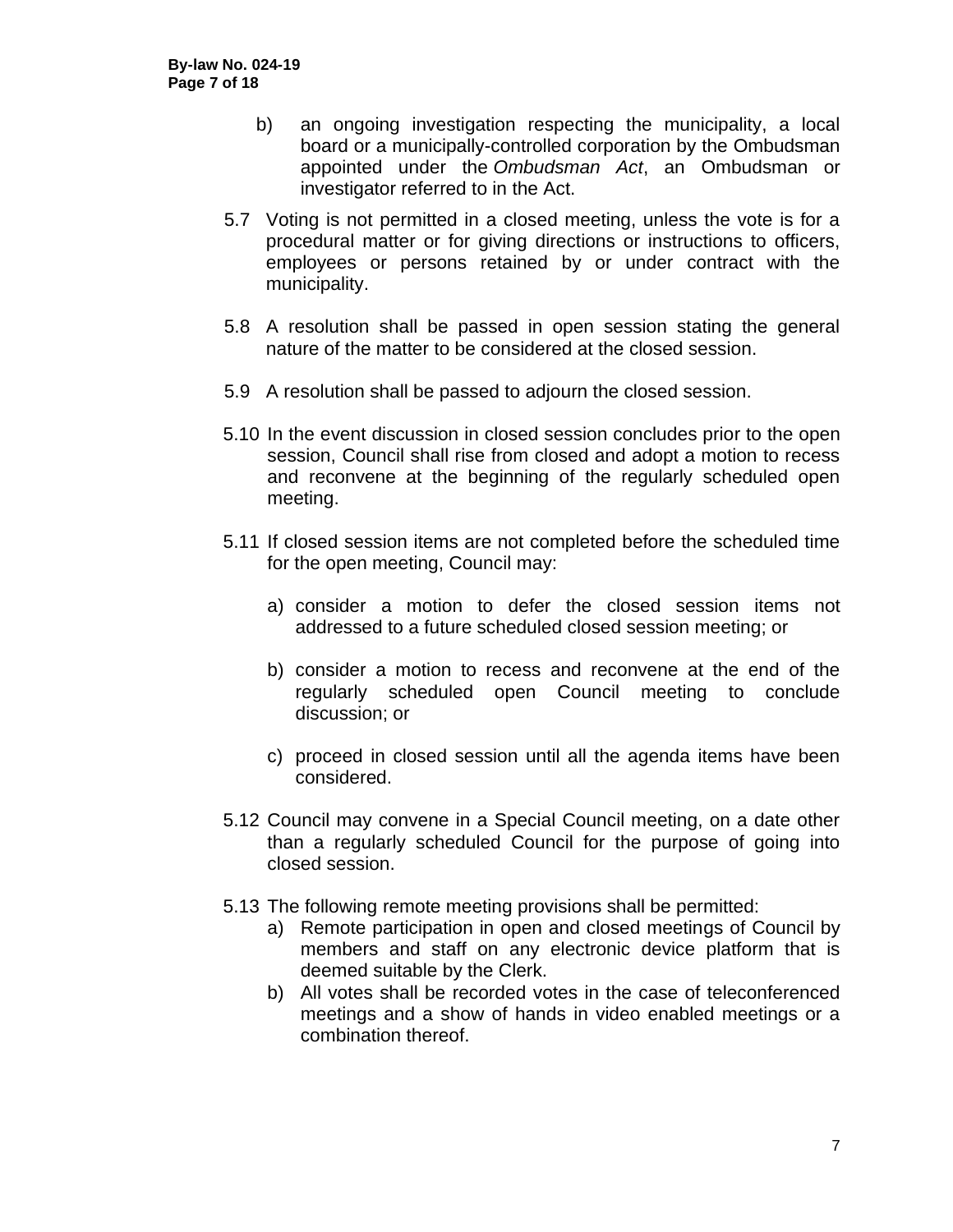#### **Motions**

- 5.14 A consent agenda shall be presented by the Chair. Items shall be moved from the consent agenda on the request of any member for separate discussion. Items not removed shall be adopted in one motion by majority vote without debate or discussion.
- 5.15 All motions shall be moved and seconded before being debated and called for the vote by the Chair.
- 5.16 Directions to staff do not require a motion.
- 5.17 Only one motion may be on the floor at any given time.
- 5.18 Minor amendments to a motion that has been moved and seconded can be made on the original resolution provided it is initialed by the original mover and seconder of the motion.
- 5.19 Substantial amendments to a motion that has been moved and seconded, shall be brought forward by an amending motion. The amending motion shall be in writing, moved and seconded and voted on prior to the original motion being voted on.
- 5.20 Once a motion is on the floor, it shall not be withdrawn prior to voting without the consent of the majority of the members.
- 5.21 After the Chair calls for a vote on a motion or a motion as amended, no member shall speak to the question nor shall any other motion be made until after the vote is taken and the result declared.
- 5.22 A member may, immediately before or after a vote, request the count be recorded. All members present, who are not prohibited from voting by interest of otherwise, will verbally announce his or her vote to be recorded in the minutes.

#### **Notice of Motion**

- 5.23 A member may introduce a notice of motion at a meeting and the motion shall form part of the next agenda at which the member introducing the motion is in attendance for discussion. There shall be no debate or discussion on the motion until it appears on an agenda.
- 5.24 At the meeting, the notice of motion shall be treated as any other motion, requiring it to be moved and seconded before being debated or adopted.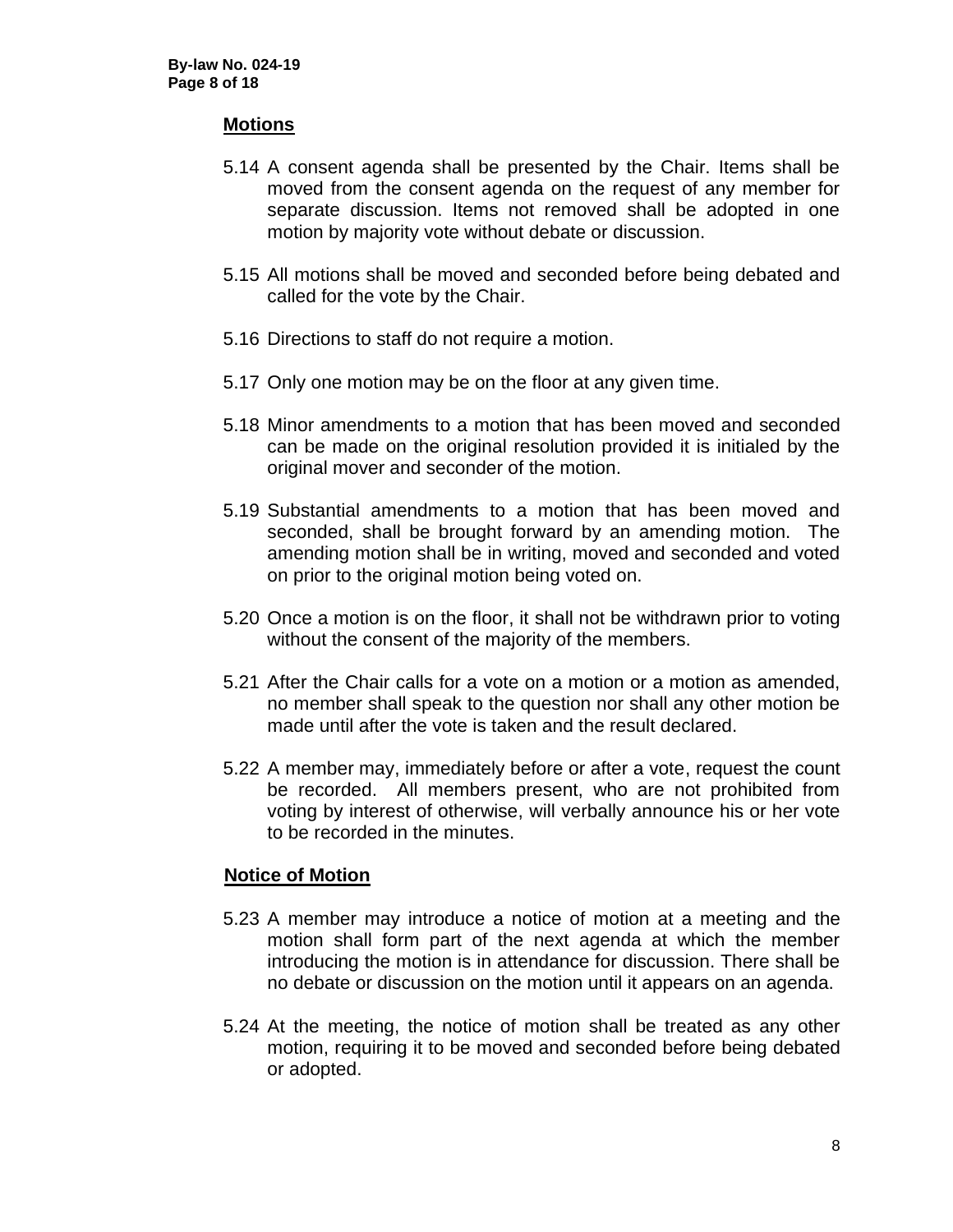#### **Reconsideration**

- 5.25 A motion may be reconsidered at the same meeting at which it is passed, provided there is a majority vote of the members to reconsider.
- 5.26 No motion shall be reconsidered outside of the meeting at which it is passed, within a 12 month timeframe during a term of council.
- 5.27 A matter may be considered outside of the meeting at which it was passed prior to the expiration of 12 months provided a majority vote of Council approves that a Notice of Motion as set out in this by-law be brought forward and the reconsideration appears on an agenda.

#### **Manner of Voting and Rules of Debate**

- 5.28 On an unrecorded vote, a show of hands shall determine the decision of council.
- 5.29 Every member present at a meeting when the vote is called shall vote unless prohibited by interest or otherwise.
- 5.30 If member refuses to vote, where not prohibited by interest or otherwise, that member shall be considered to have voted no.
- 5.31 Any question in which there is a tie vote shall be deemed to be defeated.
- 5.32 Every member shall request acknowledgment from the Chair, prior to speaking to any question or motion. When two or more members wish to speak, the Chair will determine which member requested to speak first and they shall have the floor.
- 5.33 When a member is speaking, no other member shall interrupt him or her except to raise a point of order or privilege.
- 5.34 A member shall not speak more than once to the same question without the consent of the Chair. A member, in speaking to a question shall be limited to ten minutes, unless an extension of a further five minutes is approved by motion of council.
- 5.35 When the Chair calls for the vote on a question, every member shall remain in his or her seat and not speak to any other member or make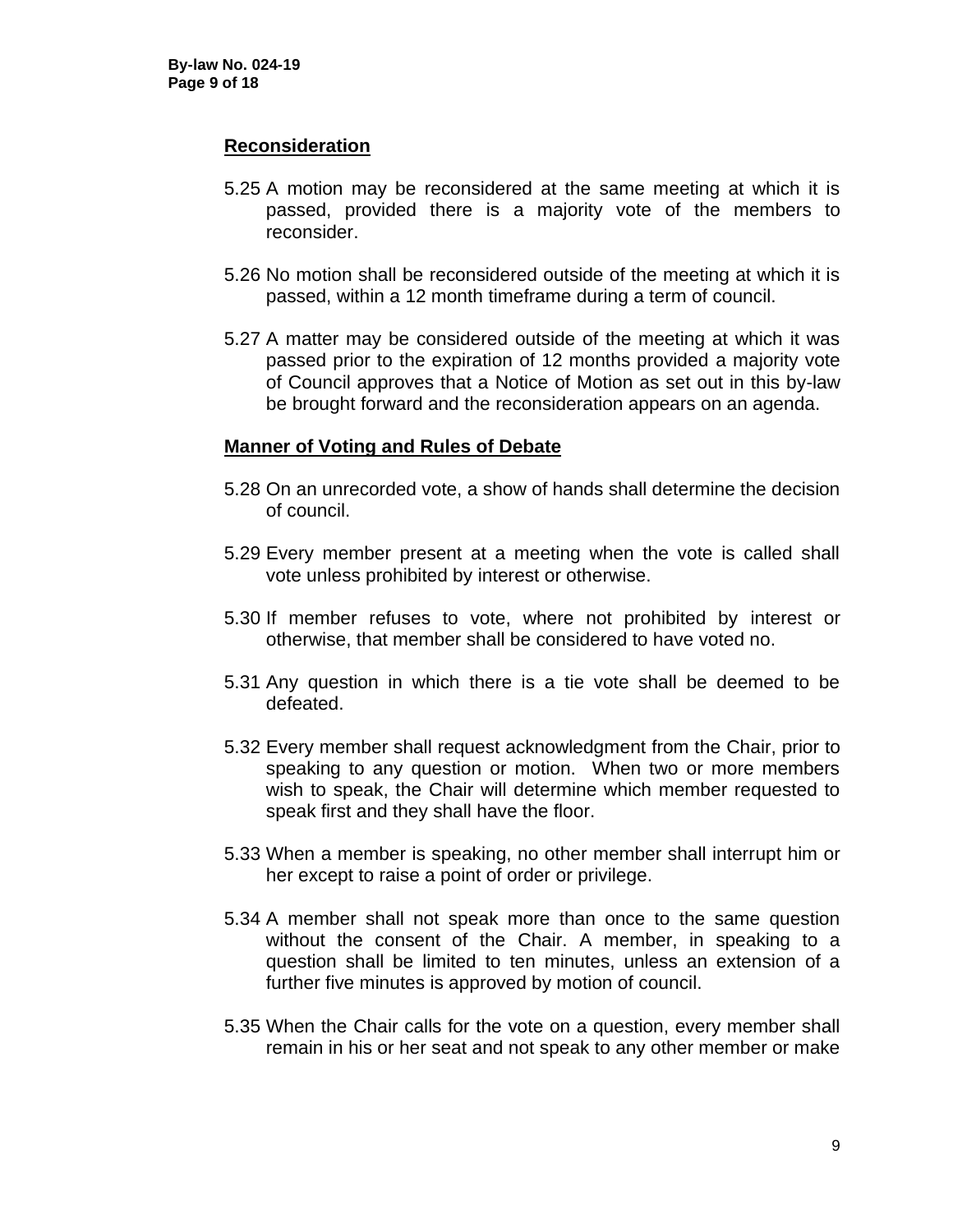any noise or disturbance until the result of the vote has been declared.

## **Curfew**

- 5.36 Meetings shall be adjourned four (4) hours after the start of a meeting.
- 5.37 A resolution shall be passed before the expiration of four (4) hours to permit the meeting to continue past curfew.

#### **Decorum**

- 6.30 Unless otherwise authorized by the presiding officer, all members, staff and persons appearing as delegations shall address council through the Chair and only when recognized to do so.
- 6.31 Persons attending a meeting shall not:
	- a) Use offensive words against members, officer, staff or guest;
	- b) Speak on any subject other than the subject in debate;
	- c) Create a disturbance in the meeting;
	- d) Interrupt the member who has the floor except to raise a point of order;
	- e) Disobey the rules of council or a decision of the Chair or council on questions of order or practice or upon the interpretation of the rules of the council.
	- f) On a majority vote of council the Chair may request that a member apologize to council for disruptive behaviour.
	- g) Speak on any issue that is before the Court, Administrative Tribunal or any Boards of Commissions, unless the issue has been referred to the council or committee by the said body.

#### 6. **VIDEO AND AUDIO RECORDING**

6.1 The use of video or audio recording equipment or devices by members of the public or media during an open meeting is permitted within the areas designated for that purpose by the Clerk.

## 7. **PROCEDURES FOR AGENDAS, MINUTES, AND SUPPORTING MATERIAL**

7.1 The Clerk shall prepare an agenda for each meeting and the order of business will be as shown in this by-law. Minor modifications to the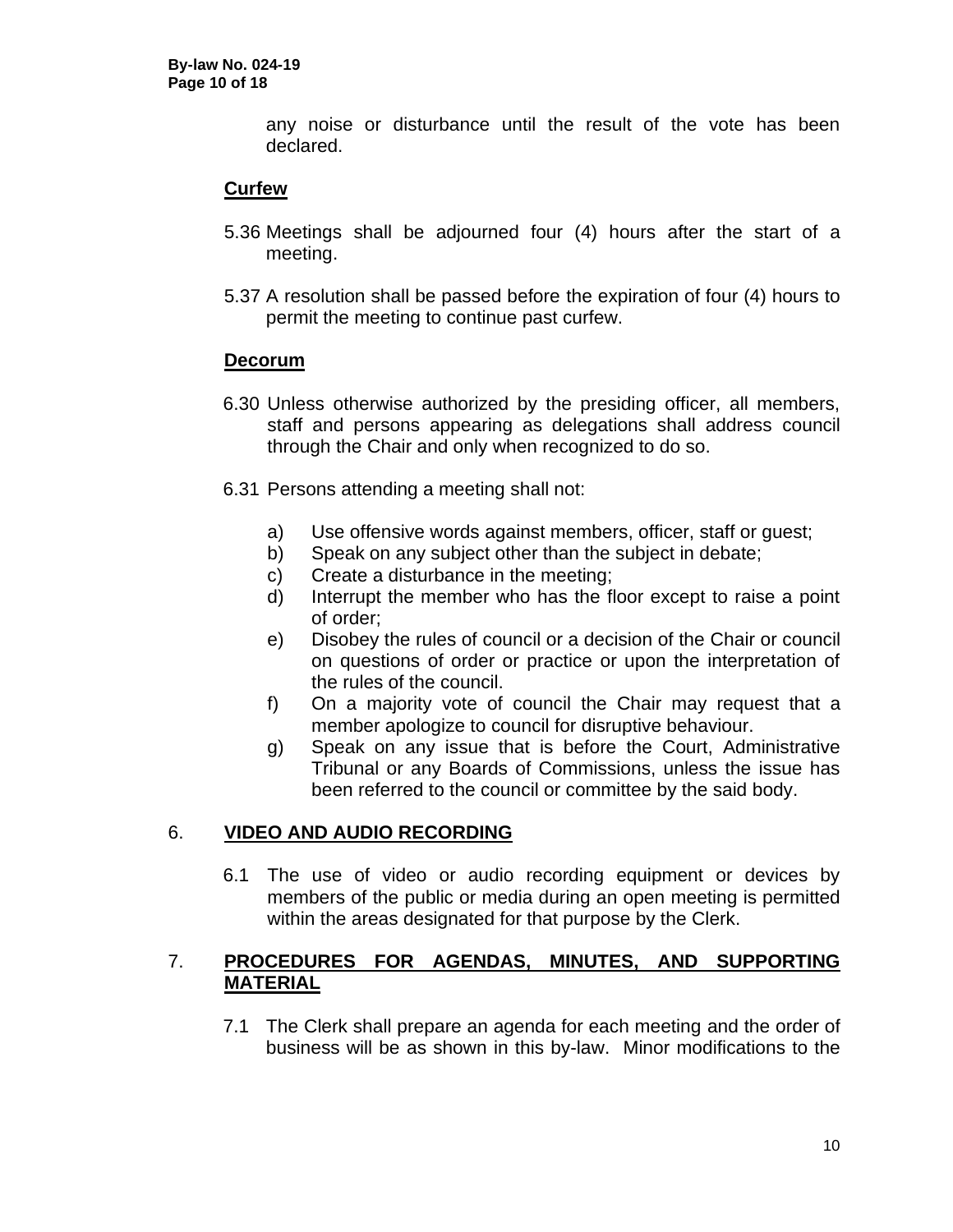matters included or the order of business may be made during the preparation of the agenda.

- a) Call to order
- b) Adoption of the agenda
- c) Disclosure of pecuniary interest(s)and the general nature thereof
- d) Closed meeting session (if required)
- e) Rise and report from closed session
- f) Passage of resolution regarding a closed meeting report
- g) Passage of resolutions and minutes from closed session
- h) O Canada
- i) County Council member update (once monthly)
- j) Awards/Recognition/Declarations
- k) Presentations
- l) Public meeting under the Planning Act
- m) Resume Regular meeting of Council
- n) Passage of by-laws arising from a Public Meeting
- o) Adoption of minutes of Council/Public Meeting(s)/Closed session
- p) Business arising from previous meetings of Council
- q) Deputations
- r) Council Open Forum (first meeting of each month)
- s) Items for approval and adoption of recommendations therein:
	- Minutes of local Boards, Committees, Ad Hoc Committees, Standing Committees, other agencies
	- Reports, recommendations and correspondence for direction (order of business may rotate)
		- o Planning
		- o Administration
		- o Building
		- o Economic development
		- o Finance
		- o Fire services
		- o Operations
		- o Council
- t) Identification of agenda items requiring separate discussion
- u) Adoption of agenda items not requiring separate discussion
- v) Consideration of agenda items identified for separate discussion
- w) Notice of Motion
- x) Community Group Meeting Program report by Councillors
- y) By-laws
- z) Cultural Moment (first meeting of the month)
- aa) Confirmatory by-law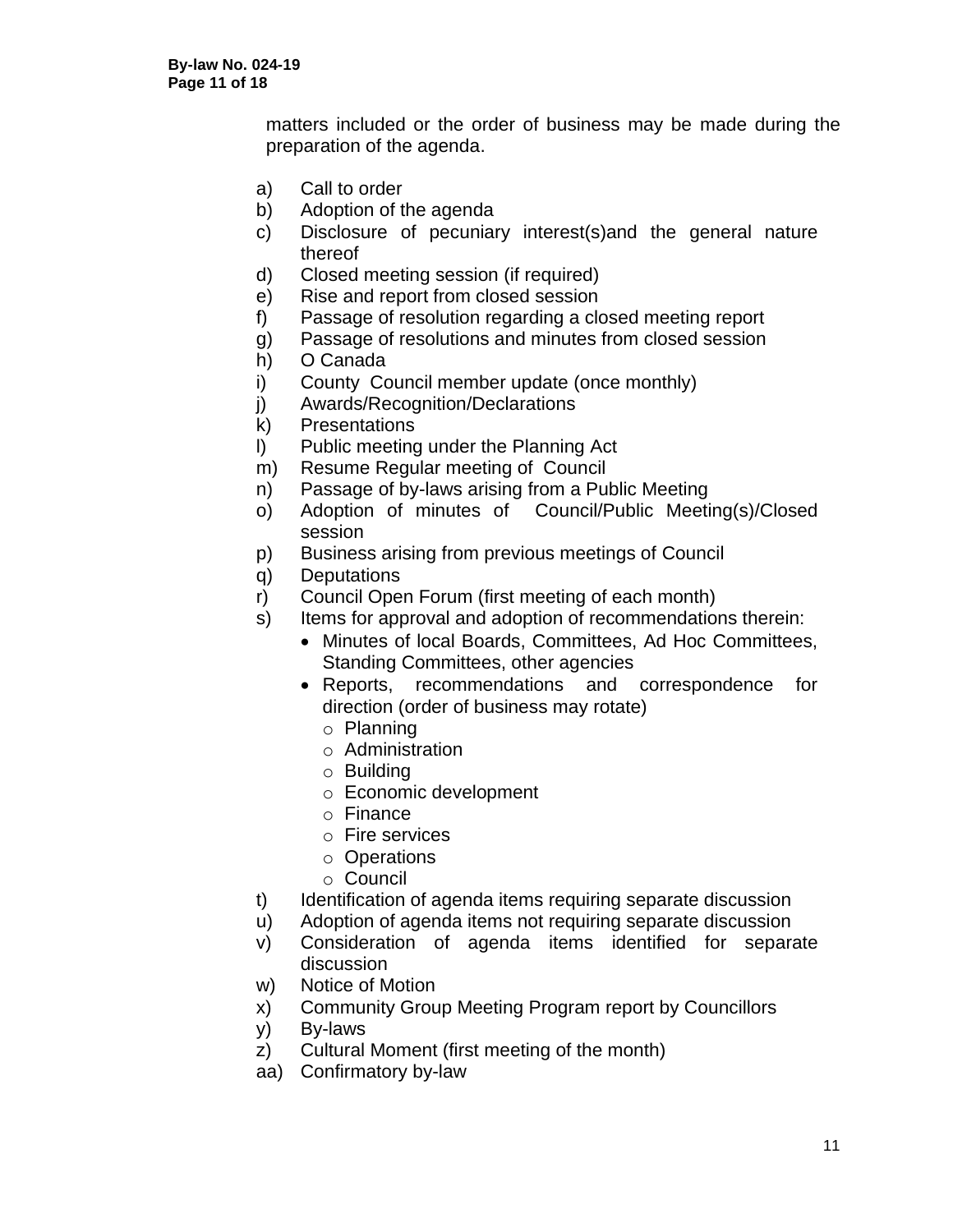- bb) Adjournment
- 7.2 The Clerk shall ensure that the minutes of the last council meeting, and all special, committee, ad hoc minutes held more than seven business days prior to a regular meeting are included in the agenda package.
- 7.3 All reports, supporting material, delegation/presentation/award requests shall be submitted to the Clerk's office by 12 noon on the Tuesday preceding the council meetings scheduled for 2:00 p.m. and 12 noon on the Wednesday preceding the council meetings scheduled for 7:00 p.m., unless extenuating circumstances arise
- 7.4 As far as practical the agenda and all attachments will be made available to the members by 4.30 p.m. on the Wednesday preceding the 2 p.m. council meeting, and by 4:30 p.m. on the Thursday preceding the 7:00 p.m. council meeting, unless extenuating circumstances arise
- 7.5 a) The order of business of the council shall be in the order in which it stands on the agenda unless the Chair decides verbally to amend the order.
	- b) An item of business or matter not listed on the agenda shall not be introduced for consideration at the same meeting, unless not dealing with the items of business or matter would be detrimental to the Township of Wellington North.
	- c) A majority vote of council shall be passed prior to any consideration or discussion of an item of business or matter not listed on the agenda.
- 7.6 Notwithstanding Section 7.1, local boards and committees may establish their own order of business.

#### **Awards/Recognitions**

7.7 Individuals or groups who have been identified as deserving of an award or recognition by council will receive a certificate, township pin or other form of award or recognition at a meeting of council.

# **Presentations**

7.8 Any individual or group making a presentation to council is limited to a maximum of fifteen (15) minutes for its address, unless an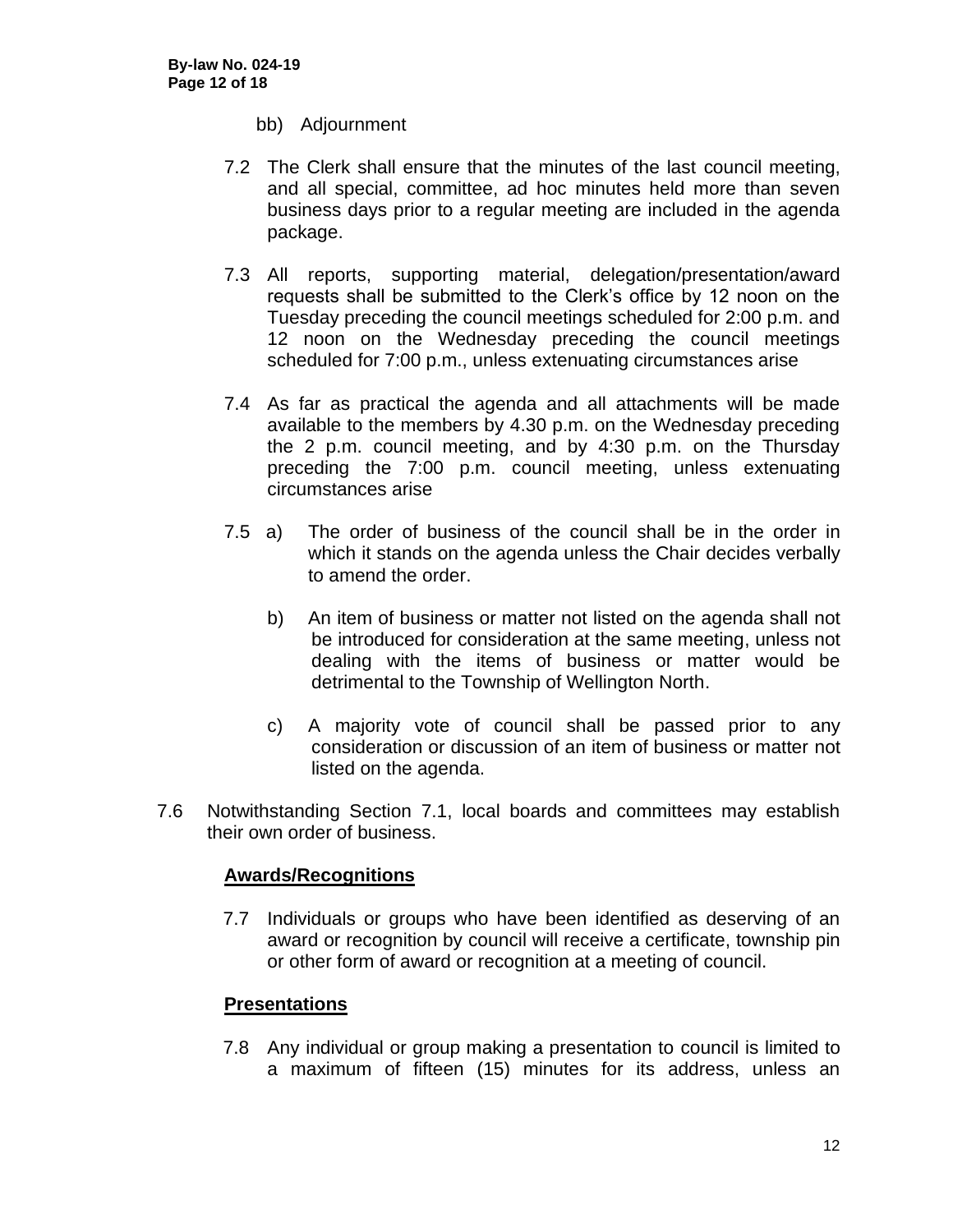extension of no more than a further fifteen (15) minutes is approved by council with a show of hands.

7.9 The number of presentations will be limited to two (2) at any meeting.

#### **Council Open Forum**

- 7.10 Council will discuss a topic of municipal and/or community importance once monthly.
- 7.11 The Mayor shall chose the topic being a complex issue in order to generate policy options.
- 7.12 Every member of Council is expected to prepare for and engage in the open forum specifically policy options for consideration for the future of the municipality.
- 7.13 Council shall make no decision(s) on the topic being considered at the meeting at which topic is being discussed.
- 7.14 The topic may be discussed for up to ½ hour, or at the discretion of the Mayor up to a maximum of 45 minutes.
- 7.15 During discussion no member shall mention information that is confidential and/or subject to a provision under which a closed meeting would be held.
- 7.16 Should council wish to take further action on an issue, the matter will be directed to staff for a report and recommendation.

#### **Deputations**

- 7.17 Any individual or group making a deputation to council shall be limited to a maximum of ten (10) minutes for its address, unless an extension of no more than a further five (5) minutes is approved by resolution of council.
- 7.18 The number of deputations shall be limited to three (3) at any meeting.
- 7.19 An individual or group who has already made a deputation on a subject shall not make another deputation within a 12 month period on the same subject unless there is new information to be provided or a new council is in place as a result of a municipal election unless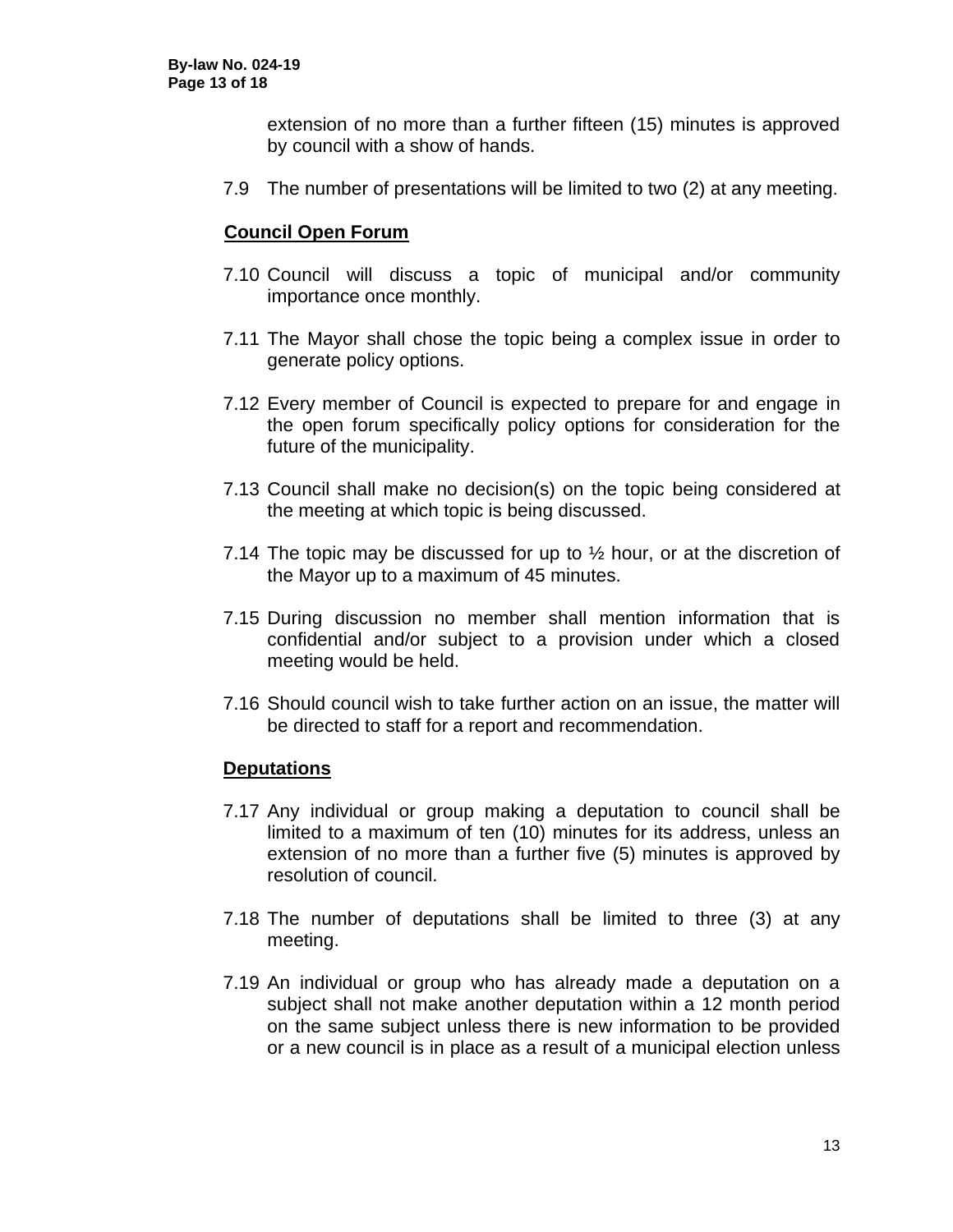council passes a motion in favour of having the individual or group make another deputation.

- 7.20 An individual or group may make a deputation on a particular subject to either council or committee but shall not be permitted to make a deputation to both council and committee on the same subject.
- 7.21 No person shall make detrimental comments, or speak ill of, or malign the integrity of staff, the public or council and committee.
- 7.22 Members and staff shall only ask questions seeking information or clarification from the delegation with all questions addressed through the Chair.
- 7.23 When the subject matter of a deputation is such that a decision of council is requested, appropriate resolutions or direction to staff may be considered. When a deputation's request has a financial implication, council shall direct that a staff report be brought to a meeting.
- 7.24 Where Council is of the opinion that a report from staff is not necessary and there are no financial implications involved with the deputant's request, Council may move a motion to support the deputation's request.

# **Minutes**

- 7.25 The Clerk may make minor deletions, additions or other changes to minutes before they are signed.
- 7.26 All minutes and by-laws shall be signed by electronic methods if the Clerk deems it necessary.
- 7.27 Minutes of meetings shall be taken without note or comment and shall contain the following information:
	- a) The place, date and time of the meeting;
	- b) The name of the Chair and record of the attendance of the members;
	- c) Adoption of the minutes of previous meeting(s);
	- d) All other proceedings of the meeting.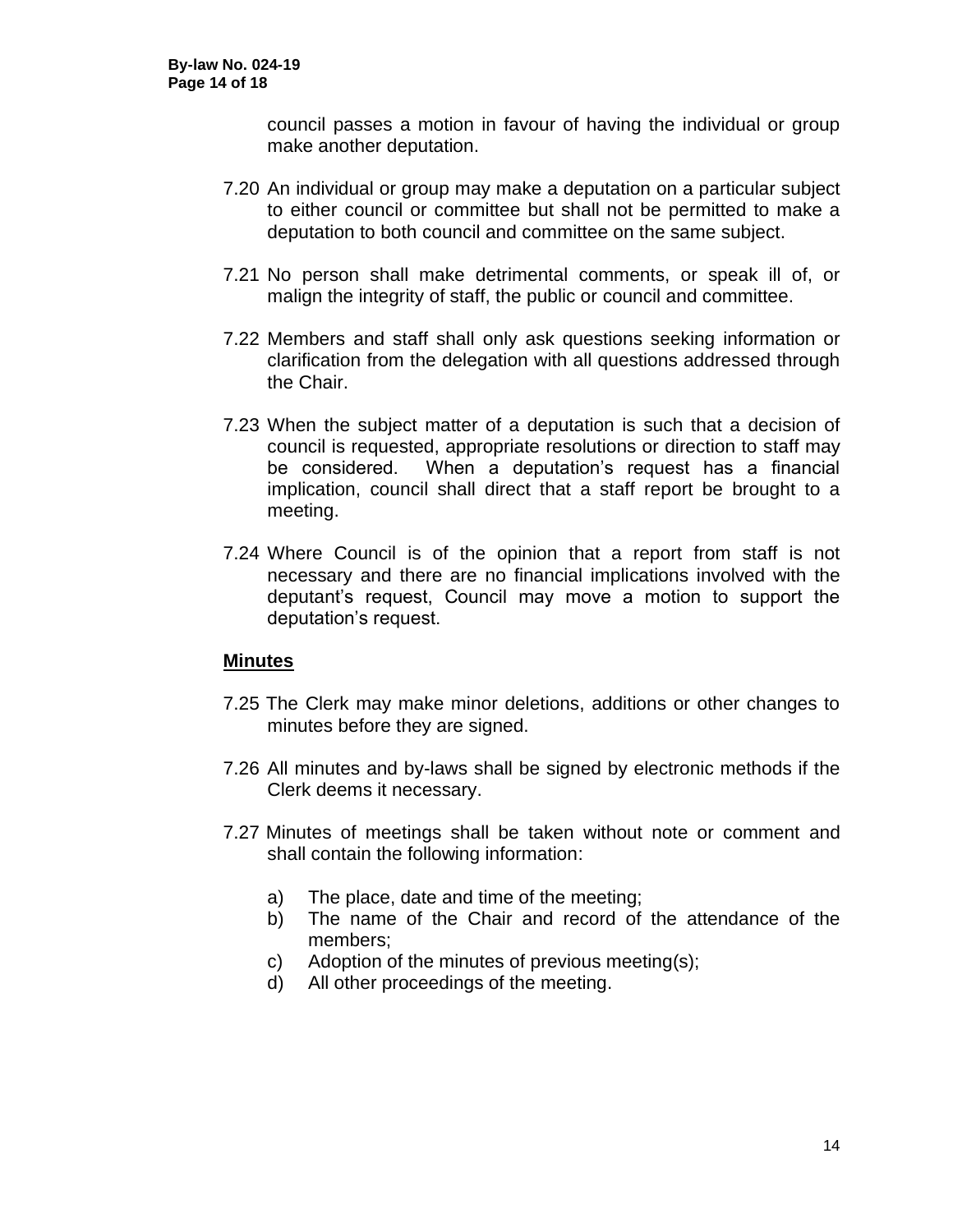#### **By-laws**

- 7.28 Every by-law when introduced shall contain no blanks except such as may be required to conform to accepted procedure or to comply with provisions of any Act, and shall be complete with the exception of the number and date thereof.
- 7.29 Every by-law shall have three readings prior to being passed, and said readings may be held at the same meeting, and may be entertained in one, two or three separate motions.
- 7.30 All by-laws with the exception of the confirmation by-law shall be approved by one resolution, unless the by-law has been identified to be approved by resolution separately.
- 7.31 The Clerk may make minor deletions, additions or other changes to any by-law before it is signed and sealed.
- 7.32 A by-law shall be passed to confirm all actions taken by council at a meeting.

## 8. **MEETING LOCATION DATES AND TIMES**

#### **Change of Date, Location or Time**

- 8.1 Council or committee may, by resolution, alter the date, location and/or time of a meeting provided that notice of the change is posted at the municipal office, and on the municipal website.
- 8.2 In the event of extenuating circumstances or inclement weather, the date, place and time of any meeting may be postponed or changed by the Clerk, in consultation with the Mayor and/or CAO, by advising as many members as he/she is able to reach. Postponement shall not be for any longer than the next regularly scheduled Meeting of Council or Committee. Notice shall be provided to the public through established social media streams.

#### **Location of Meetings**

- 8.3 All in person meetings of council shall be held in the Council Chambers at the Township Municipal Office, located at 7490 Sideroad 7 West, Kenilworth.
- 8.4 Meetings may be held at other locations within the township as deemed necessary from time to time shall be provided in accordance with notice provisions in this by-law.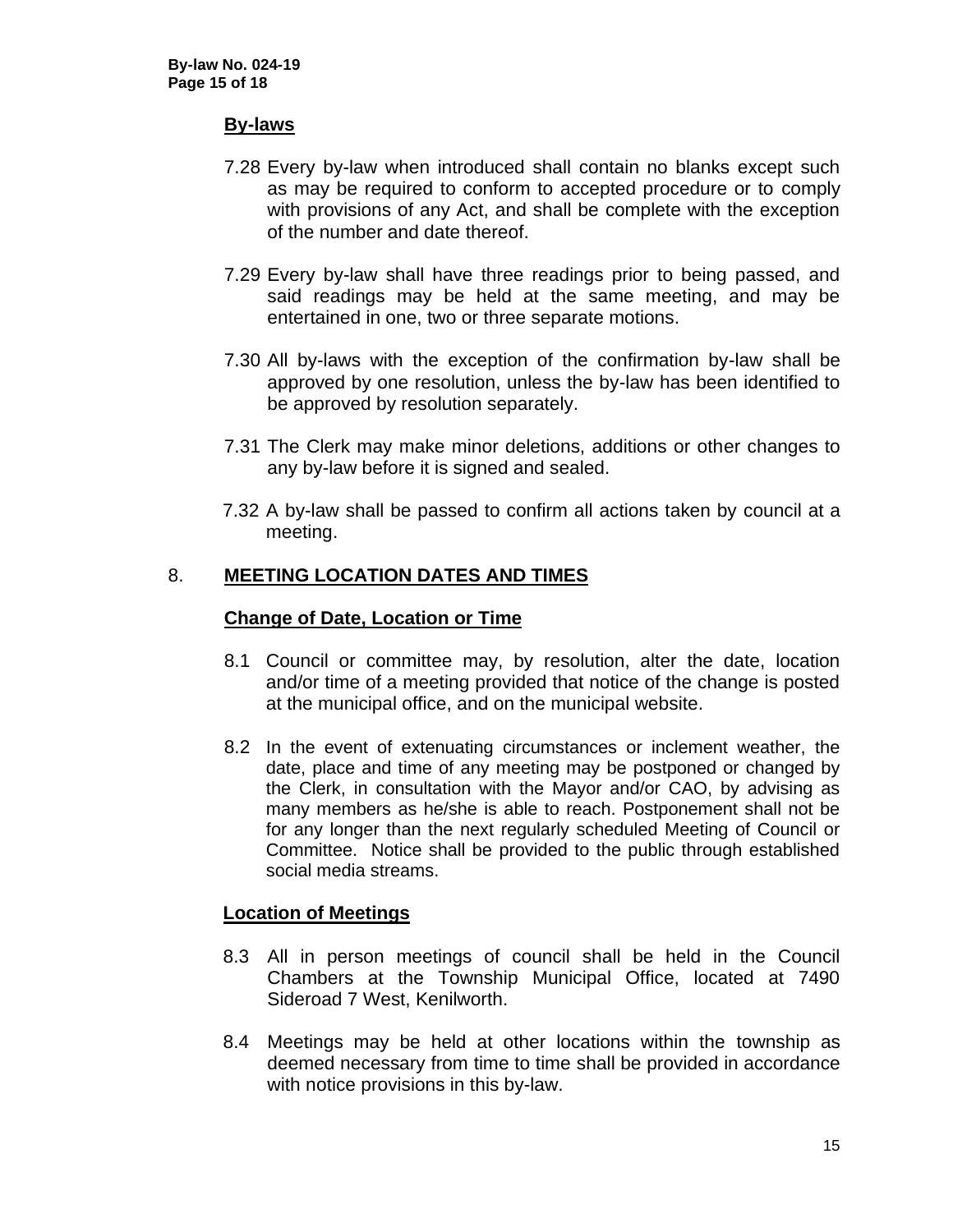- 8.5 In the case of a declared emergency, a meeting of council may be held at another location within or outside of the boundaries of the municipality and notice shall be provided in accordance with notice provisions in this by-law.
- 8.6 A meeting of council together with a council of one or more other municipalities for the consideration of matters of common interest, may be held within a municipality outside of Wellington North and notice shall be provided in accordance with notice provisions in this by-law.

#### **Date and Time of Regular Meetings of Council**

- 8.7 Council meetings shall be held twice monthly on Mondays in accordance with the posted and approved meeting schedule.
- 8.8 If a public or statutory holiday falls on the Monday designated for holding a council meeting, council will meet on the day set out in the posted meeting schedule as approved by Council.
- 8.9 The schedule of regular council meetings shall approved annually by Council on or before November and shall be posted on the municipal website.
- 8.10 The agenda, and supporting documentation for all council meetings will be posted on the municipal website no later than 12 noon on the Thursday prior to a 2:00 p.m. meeting date, and no later than 12 noon on the Friday prior to a 7:00 p.m. meeting date.
- 8.11 Notice of a closed session shall be published in the regular council agenda.
- 8.12 If a special meeting of council is called, notice shall be provided by posting on the Township's website a minimum 24 hours prior to the date of the meeting.
- 8.13 If a meeting is held as a result of a declared emergency, the notice provisions may be suspended.

#### 9. **SPECIAL MEETINGS OF COUNCIL**

9.1 The Mayor may, at any time, call a special meeting of council within twenty-four (24) hours notice to the Clerk and members of council.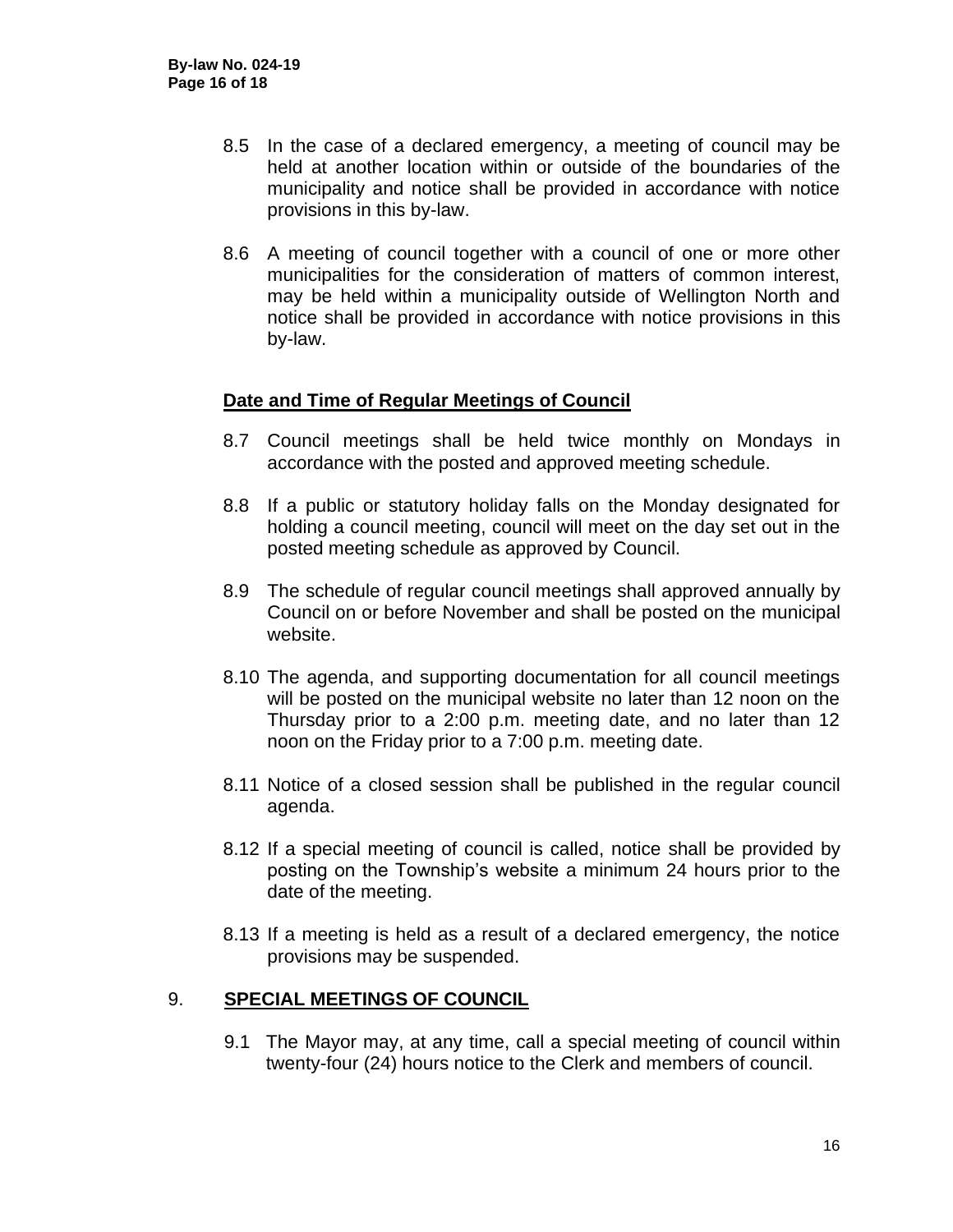- 9.2 A special meeting of council may be called upon the petition of a majority of the members of council and the petition shall state the business to be considered at the special meeting and no business other than that stated in the petition shall be considered at such meeting.
- 9.3 The petition shall state the time and date of the special meeting, not less than twenty-four (24) hours from the date of the submission of the petition.
- 9.4 The Clerk shall provide notice of a special meeting of council or a rescheduled meeting not less than twenty-four (24) hours before the appointed time of the meeting on the municipal website.

## **SUSPENSION OF RULES**

9.5 With the exception of Section 3 of this by-law any procedure required by this by-law may be temporarily suspended on majority vote of members.

## 10. **REVIEW OF BY-LAW**

10.1 The Procedure By-law shall be reviewed once in each term of council.

#### 11. **MATTERS NOT PROVIDED FOR IN PROCEDURE BY-LAW**

14.1 Where a matter is not provided for in the Procedure By-Law, or, in the case of conflict with the Procedure By-Law, Robert's Rules of Order will be relied on.